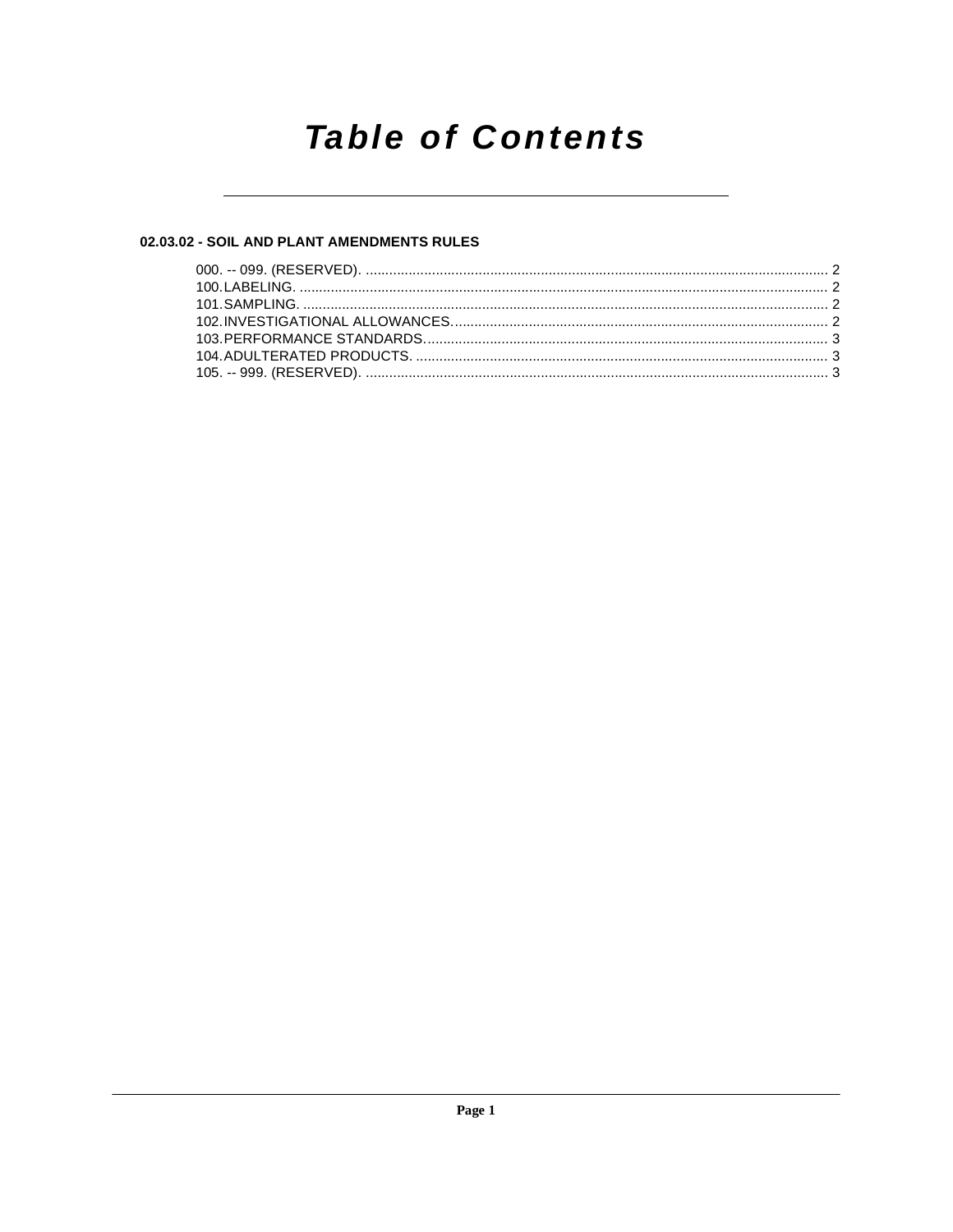#### **IDAPA 02 TITLE 03 Chapter 02**

# **02.03.02 - SOIL AND PLANT AMENDMENTS RULES**

## <span id="page-1-1"></span><span id="page-1-0"></span>**000. -- 099. (RESERVED).**

#### <span id="page-1-10"></span><span id="page-1-2"></span>**100. LABELING.**

<span id="page-1-8"></span>**01. Ingredient Amendment**. The active ingredients in a soil or plant amendment shall be identified in the product label by names contained in the current "The Merck Index", which is hereby incorporated and adopted by reference. (Copies of this publication are on file with the State Law Library and the Idaho Department of Agriculture, 2270 Old Penitentiary Road, P.O. Box 790, Boise, Idaho 83701.) (7-1-93)

<span id="page-1-12"></span>**02. Microbiological Product**. If the soil or plant amendment is a microbiological product intended as an inoculum, the product label shall include an expiration date and state the number and kind of viable organisms per milliliter or, if the product is other than liquid, state the number and kind of viable organisms per gram. However, if the soil or plant amendment is derived from a microbiological process or culture but is not intended as an inoculum, then the product label shall state that the product is not a viable culture. (7-1-93) then the product label shall state that the product is not a viable culture.

<span id="page-1-5"></span>**03. Code Provision**. In addition to the information required by the provisions of Section (22-2204) 22- 1104, Idaho Code, when a soil amendment is labeled as a specific material, such as peat moss or leaf mold, the product shall consist of not less than ninety-five percent (95%) of that material. (7-1-93) product shall consist of not less than ninety-five percent (95%) of that material.

**04. Outside Required Listing**. When the name of an ingredient appears on the label of a soil amendment outside the required listing, the percentage of that ingredient shall appear prominently in print of the same size and color. (7-1-93) same size and color.

<span id="page-1-16"></span><span id="page-1-14"></span><span id="page-1-13"></span><span id="page-1-11"></span>**05.** Naming. The label shall state the name of each ingredient in decreasing amounts present. (7-1-93)

#### <span id="page-1-3"></span>**101. SAMPLING.**

**01. Methods Of Sampling And Analyzing**. All sampling and analyses of a soil or plant amendment shall be made according to methods approved by the Department, taking into consideration the methods agreed upon by the Association of Official Analytical Chemists and the advice and opinions of other qualified experts in applicable fields. (7-1-93)

<span id="page-1-15"></span>**02. Sampling And Analysis**. An authorized representative of the Department may draw samples of soil and plant amendments, the brands and grades of which have been filed with the Department, for analyses. A sample shall represent the entire lot from which it is drawn. The analyses may include such other determinations as the Department may, at any time, deem advisable. This section also applies to all such products in bulk as well as in packaged form. (7-1-93) packaged form.

<span id="page-1-7"></span>**03. Identification Of Official Sample**. A sample of a soil or plant amendment shall be identified before removal from the premises where it was drawn. The identification shall consist of the date; name of product as given on the label, if any; initials of the authorized representative and sample number. (7-1-93)

<span id="page-1-6"></span>**04. Description Of Sample**. A report of official sample of commercial fertilizer form showing pertinent information concerning the sample shall be prepared at the time each official sample is drawn. Where reasonably possible, a label shall be taken from the lot represented by the sample and accompany the official form.

(7-1-93)

#### <span id="page-1-9"></span><span id="page-1-4"></span>**102. INVESTIGATIONAL ALLOWANCES.**

For the purpose of enforcement of these rules, the investigational allowances shall be those currently published in the official publication of the Association of American Plant Food Control Officials, Association of American Plant Food Control Officials, and are hereby incorporated and adopted by reference. (Copies of this publication are on file with the State Law Library, the Office of the Administrative Rules Coordinator, Department of Administration, 650 W.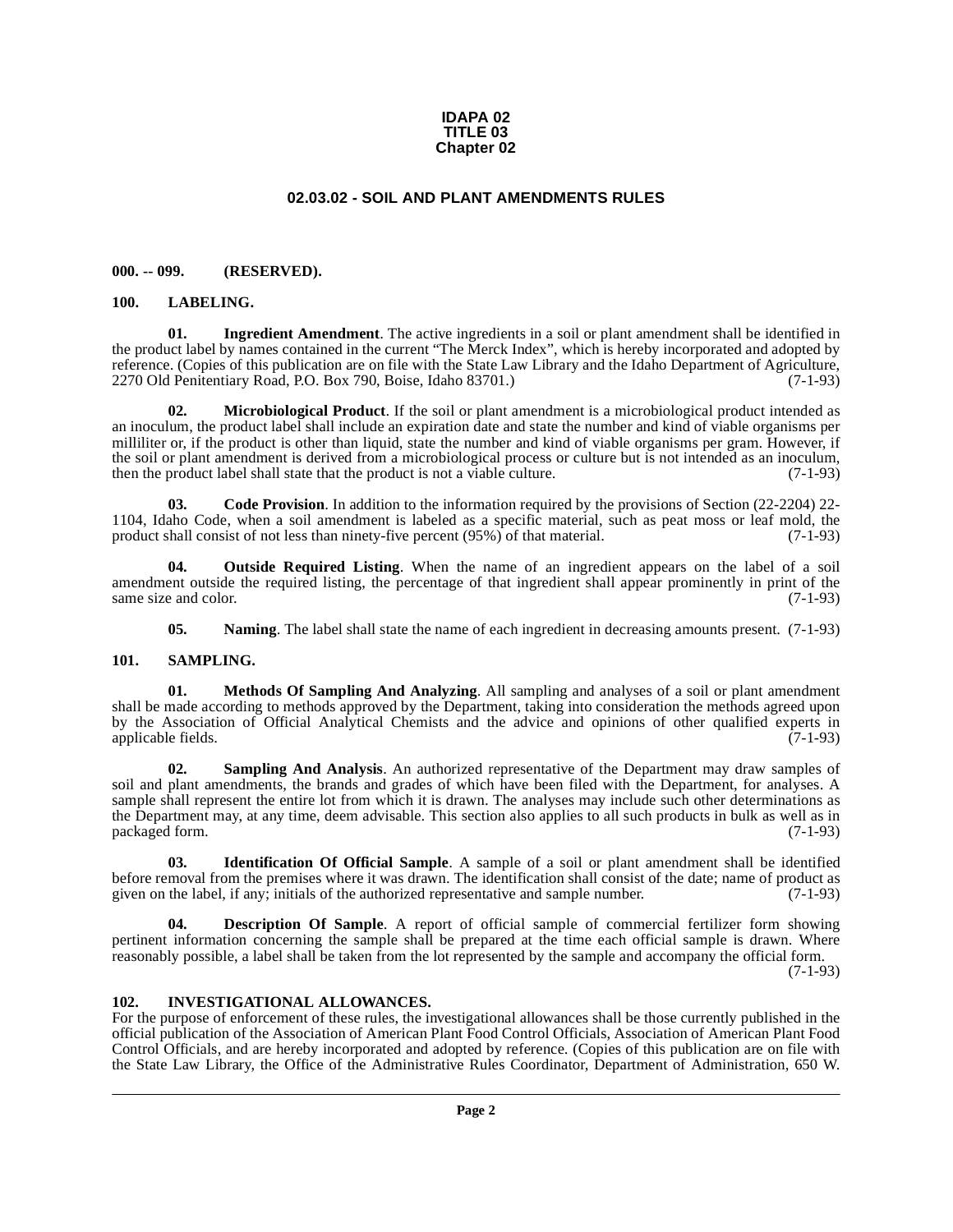State Street, Boise, Idaho 83720, and the Idaho Department of Agriculture, 2270 Old Penitentiary Road, P. O. Box 790, Boise, Idaho 83701.)

# <span id="page-2-7"></span><span id="page-2-0"></span>**103. PERFORMANCE STANDARDS.**

Evaluation of representations: (7-1-93)

**Department of Agriculture** 

<span id="page-2-6"></span>**01. Evaluation Of Soil Or Plant Amendment**. In evaluating a soil or plant amendment application for registration, the Department may consider experimental data, manufacturer's evaluations and advice, data from agricultural experiment stations or other authoritative sources and product-review reevaluations and advice of other authoritative sources. Such data shall be from recognized statistically designed and analyzed trials representative of the soil, crops and climatic conditions found in the northwestern area of the United States. For the purposes of this section, "representation" means any label, invoice, advertising brochure or pamphlet (whether accompanying the product or otherwise), containing a declaration of the product's use, value, quality, analysis, type or composition.

(7-1-93)

<span id="page-2-8"></span>**02. Written Statements**. In determining whether approval of a labeling statement or guarantee of an ingredient is appropriate, as prescribed in Section 22-2204, Idaho Code, the Department may require the submission of a written statement describing the methodology of laboratory analysis utilized, the source of the ingredient material and any reference material relied upon to support the label statement or guarantee of the ingredient. (7-1-93)

## <span id="page-2-3"></span><span id="page-2-1"></span>**104. ADULTERATED PRODUCTS.**

<span id="page-2-4"></span>**01. Adulteration**. A person may not sell or distribute an adulterated soil or plant amendment product. plant amendment product is adulterated if: A soil or plant amendment product is adulterated if:

a. It contains a deleterious or harmful ingredient in sufficient amount to render it injurious to plant life vironment when applied in accordance with directions for use on the label; (7-1-93) or the environment when applied in accordance with directions for use on the label;

b. Its composition falls below or differs from what it is purported to possess by its labeling; or

(7-1-93)

<span id="page-2-5"></span>c. It contains unwanted crop seed or weed seed. (7-1-93)

**02. Disposal Of Certain Adulterated Products**. Adulterated products that cannot be reconditioned disposed of according to methods approved by the Department. (7-1-93) must be disposed of according to methods approved by the Department.

<span id="page-2-2"></span>**105. -- 999. (RESERVED).**